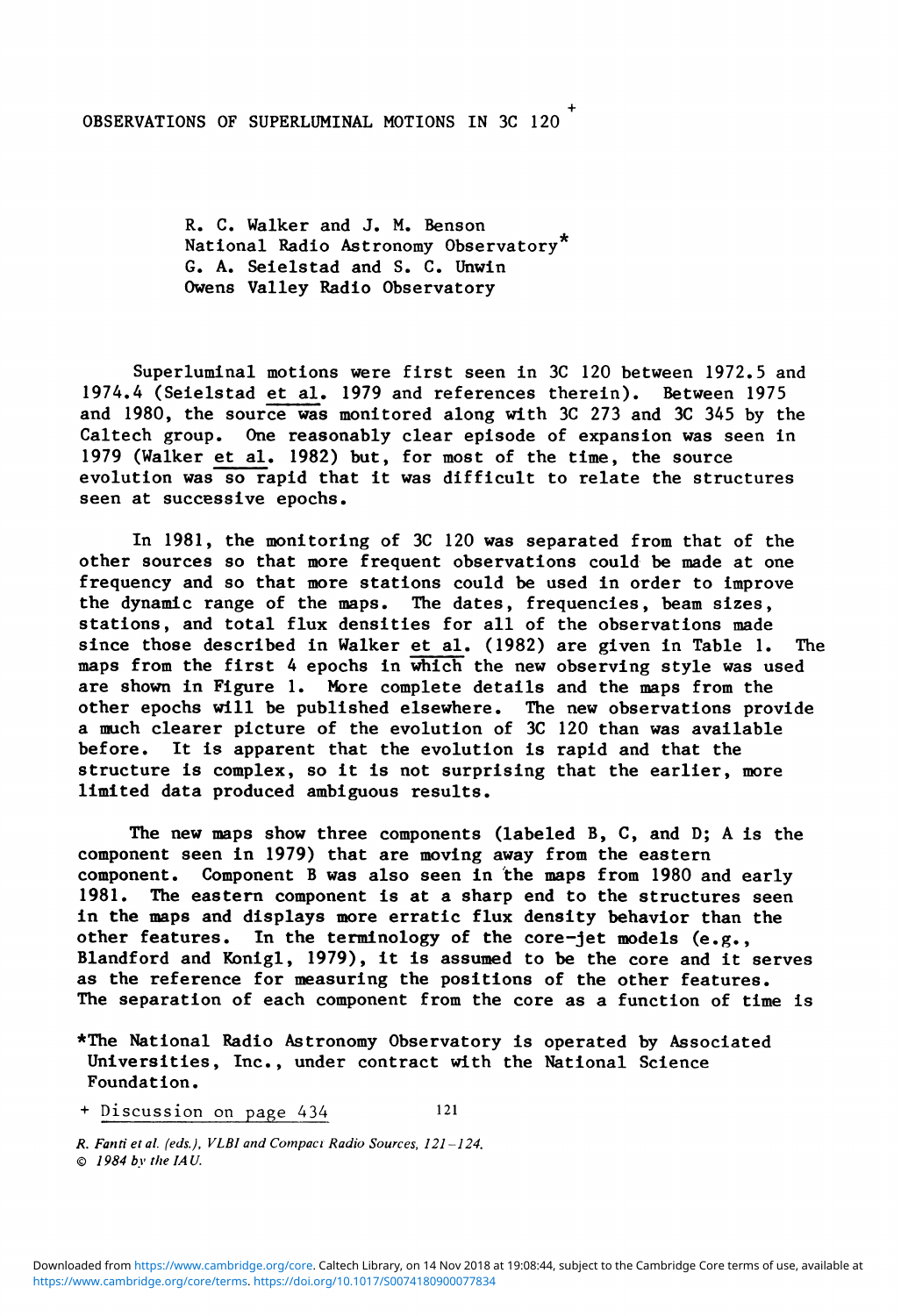

**Figure 1, Hybrid maps of 3C 120 based on observations at 5.0 GHz at 4 epochs during 1981 and 1982 (See Table 1 for details). The feature labeled "core" is at the eastern end of the source and is the feature that is used as a position reference. The features labeled B, C, and D are those whose separations from the core are shown in Figure 2. The contour levels are -30, -20, -10, 10, 20, 30, 40, 60, 80, 100, 120, 150, 200, 250, 300, 400, 500, 600, 700, 800, 900, 1000, 1150, 1300, and 1600 mJy/beam. The 1982.25 map has additional contours at -5 and 5 mJy/beam. Because of missing short spacings, that observation was not sensitive to the low brightness features seen at the other epochs.** 

**shown in Figure 2. The error bars reflect estimates of the uncertainty in the position of the component and the uncertainty in the position of the core. At the times of the birth of a new component, the core and the new component are not resolved, and the position of the core is especially uncertain. This accounts for the large error bars in 1981.25 and 1981.92.** 

**The two important results from the separation measurements are that the velocity of a feature is constant and that different features in the same source can have different velocities. The first result is**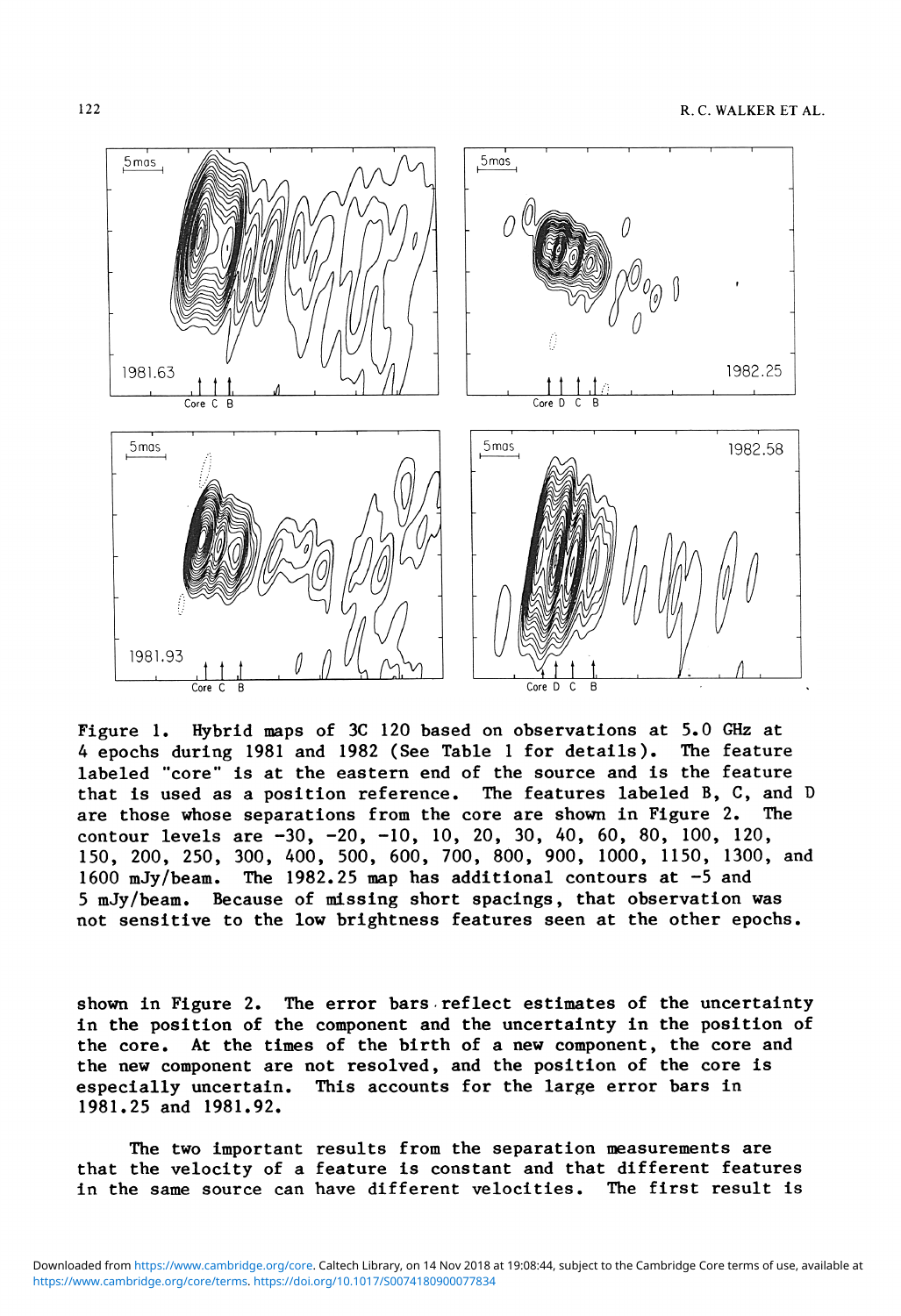

**Figure 2. Separation of features from the eastern feature (core) as a function of time. Angular rates are shown for the feature seen in 1979 (Walker et al. 1982) and for the three features seen in the recent**  observations. The rates are the result of fits to the data. **of component D is poorly determined. For z = 0.033 and a Hubble**  constant of 100 km s<sup>-1</sup> Mpc<sup>-1</sup> one milliarc-second per year corresponds **to 1.52 times the speed of light.** 

|               |                    | Beam             |                      |                       |                         |
|---------------|--------------------|------------------|----------------------|-----------------------|-------------------------|
| Epoch<br>(yr) | Wavelength<br>(cm) | Axes<br>(max)    | PA<br>$(\text{deg})$ | Stations <sup>1</sup> | Total Flux Den.<br>(Jy) |
| 1980.52       | 2.8                | $0.5 \times 5.5$ | - 9                  | <b>BKGFO</b>          | 3.3                     |
| 1980.72       | 6.0                | $1.0 \times 8.1$ | $-10$                | <b>BKFO</b>           | 3.8                     |
| 1981.10       | 2.8                | $0.8 \times 3.5$ | $-10$                | <b>KGFO</b>           | 3.2                     |
| 1981.63       | 6.0                | $1.3 \times 8.9$ | $-11$                | <b>BKGFVO</b>         | 3.1                     |
| 1981.93       | 6.0                | $1.0 \times 5.6$ | $-13$                | <b>BSKGFVOH</b>       | 3.7                     |
| 1982.25       | 6.0                | $1.0 \times 3.2$ | $-13$                | <b>BSAGFVOH</b>       | 3.9                     |
| 1982.58       | 6.0                | $1.0 \times 9.7$ | $-10$                | <b>BKGFVO</b>         | 3.5                     |

**Table 1: Experiments** 

**Abbreviations: B: Bonn, S: Onsala, A: Arecibo, K: Haystack, N: NRL, G: Green Bank, F: Fort Davis, V: VLA, 0: Owens Valley, H: Hat Creek.**